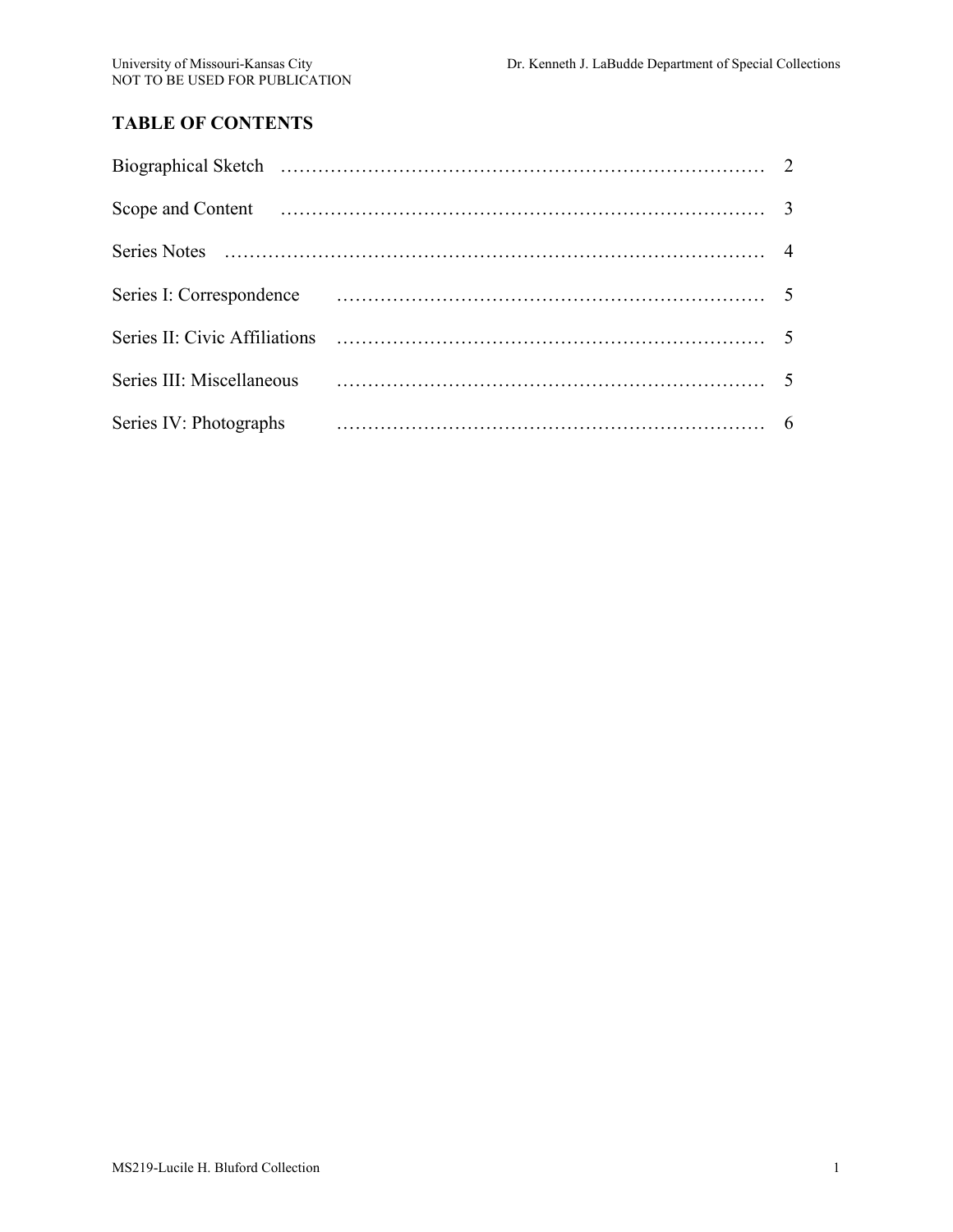# **BIOGRAPHICAL SKETCH**

Lucile Bluford has been called the "Matriarch" and the "Conscience" of Kansas City. Miss Bluford, as she was always known, was a pioneer, a crusader for equal rights for African Americans and women, but above all she was a journalist, dedicated to getting the news out.

Lucile Harris Bluford was born July 1, 1911, in Salisbury, North Carolina. Her father, John Henry Bluford, was an educator, and the family moved to Kansas City in 1921 where he taught science at Lincoln High School for 30 years. At Lincoln High School she discovered her life's vocation working on the school newspaper and the yearbook as well as at the *Kansas City Call* after school. She graduated from Lincoln in 1928 as class valedictorian and enrolled in the University of Kansas School of Journalism, graduating with honors in 1932. After working for a summer for *The Daily World* in Atlanta, Georgia, she returned to the city she loved to take a position as a reporter for the *Kansas City American*. She soon moved to its rival paper, *The Call*, at the invitation of Chester A. Franklin. She stayed at *The Call* for the rest of her career, advancing from cub reporter to city editor, then to managing editor and finally editor, owner, and publisher.

In 1939 Miss Bluford applied to the University of Missouri to do graduate work in journalism. She was denied admission because of her race. Displaying the fighting spirit that was to characterize her whole life, she filed suit against the University in a case that ultimately went to the Missouri Supreme Court. Although she lost her case, it resulted in the establishment of a School of Journalism at Lincoln University under the "separate but equal" doctrine. She finally received a degree from the University of Missouri in 1989 in the form of an honorary doctorate.

In her career of 69 years with *The Call*, Lucile Bluford made the weekly newspaper a potent force for fighting discrimination and advancing the cause of African Americans in Kansas City. Never shy, she once scolded the Rev. Jesse Jackson in front of 8,000 people in Municipal Auditorium. She served on the national board of the NAACP and was active in numerous civic and community organizations. She was honored by a host of institutions, culminating in being named Kansas Citian of the Year in 2002. Kansas City Public Library dedicated its Lucile H. Bluford Branch after her in 1988.

Lucile Bluford died June 13, 2003.

Source:

Beveridge, Mary. "Lucile H. Bluford: Journalist, 1911-2003." *Missouri Valley Special Collections*. Kansas City Public Library, 2004. Web. 13 Nov. 2012.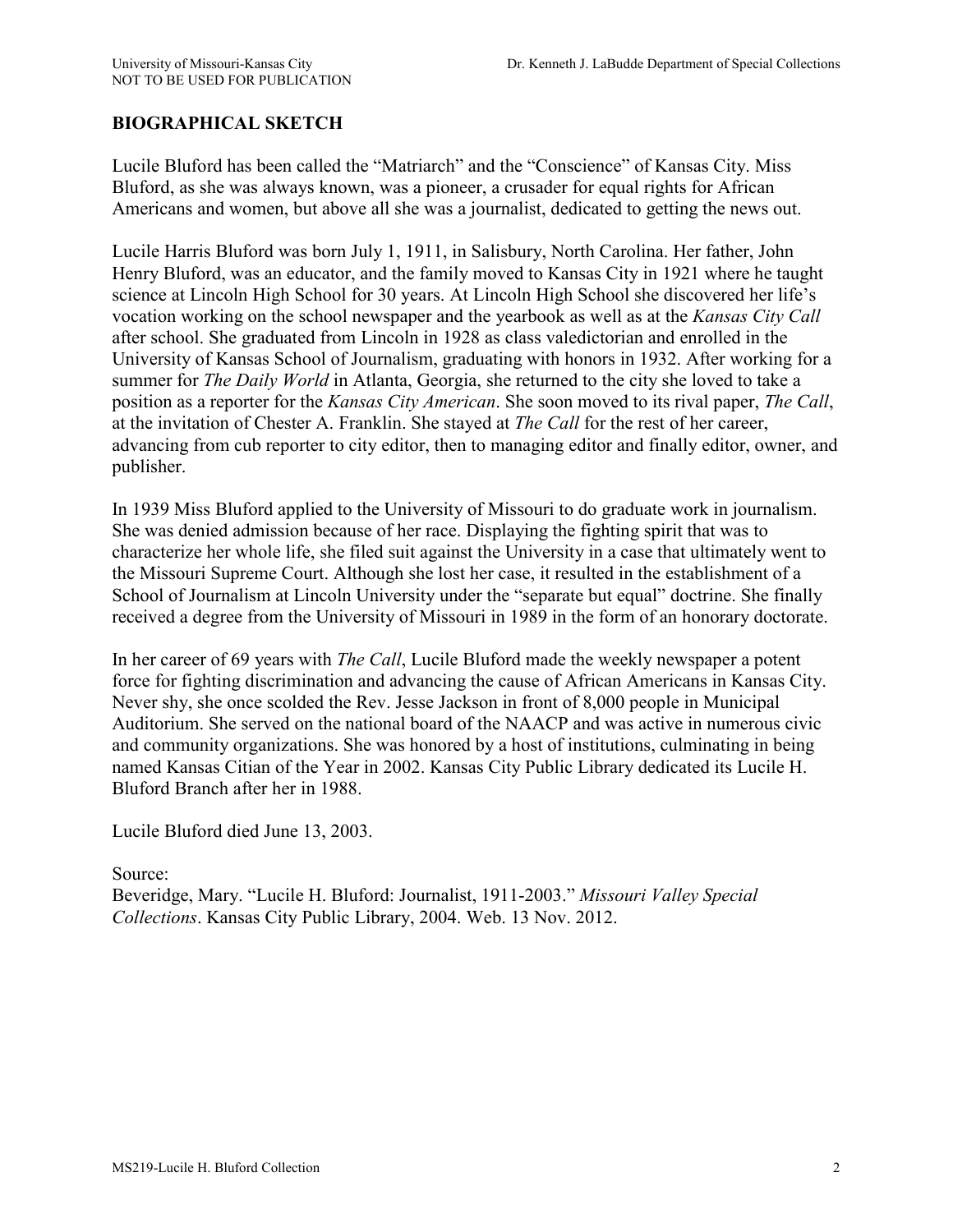# **SCOPE AND CONTENT**

The Lucile H. Bluford Collection was transferred from a local regional historical society in 2010. Although only two linear feet in volume, it is rich in potential for anyone researching not only Lucile Bluford herself, but subjects such as Kansas City social issues, as well as Civil Rights. Bluford's numerous community activities are documented in several studies and reports. Utilizing her status as owner and editor of the *Kansas City Call*, she reached out to fight social injustice for the African-American population. There are 35 photographs in the collection, which depict historical moments during the struggle for civil rights. On September 22, 1969, there were demonstrations across the country labeled as Black Monday. Organized by a black community action group, they demanded more jobs in construction. There is also a group of unidentified photos with scenes from a black college football event, possibly from the 1940s in Alabama.

Related collection: Brian Thurn Collection – Series IV: Lucile Bluford.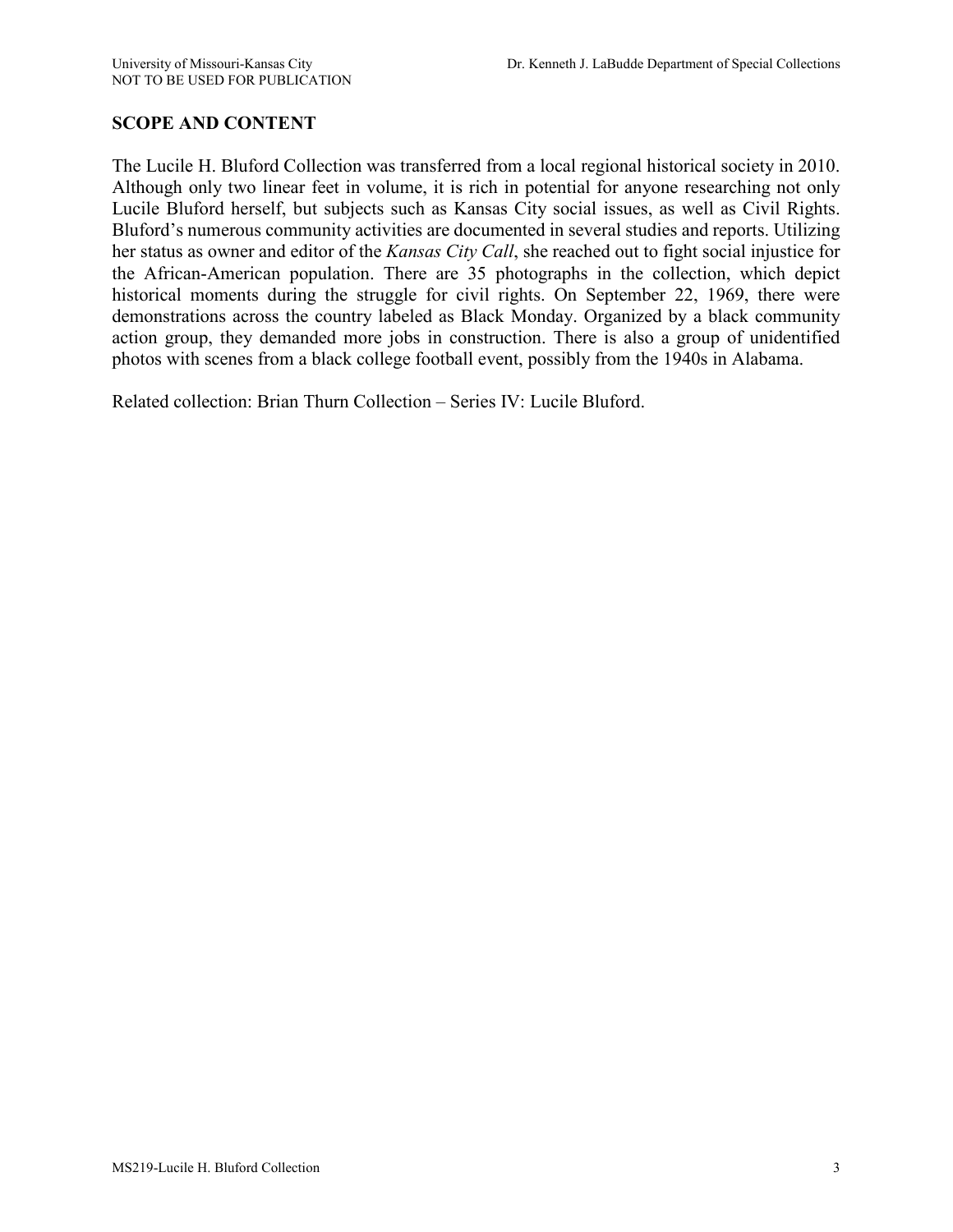### **SERIES NOTES**

#### **Series I: Correspondence**

Correspondence is located in box 1, folders  $1 - 20$ . This series has been sorted by subject matter or organization. Within each folder letters are sorted in descending date order. There are greeting cards, notecards and postcards as well.

#### **Series II: Civic Affiliations**

This series is found in box 1, folders  $21 - 26$  and is divided by entity. It contains references to city and community activism.

#### **Series III: Miscellaneous**

Series III is located in box 1, folders 27 – 38. It contains a variety of material which does not fit into a specific series. There are financial reports for the *Kansas City Call*; programs; flyers; various publications; speeches news clippings; ephemera and memorabilia, including an award plaque for Lucile Bluford for her numerous achievements as editor of the *Kansas City Call*.

#### **Series IV: Photographs**

Series IV is located in box 2 and contains 35 photographs.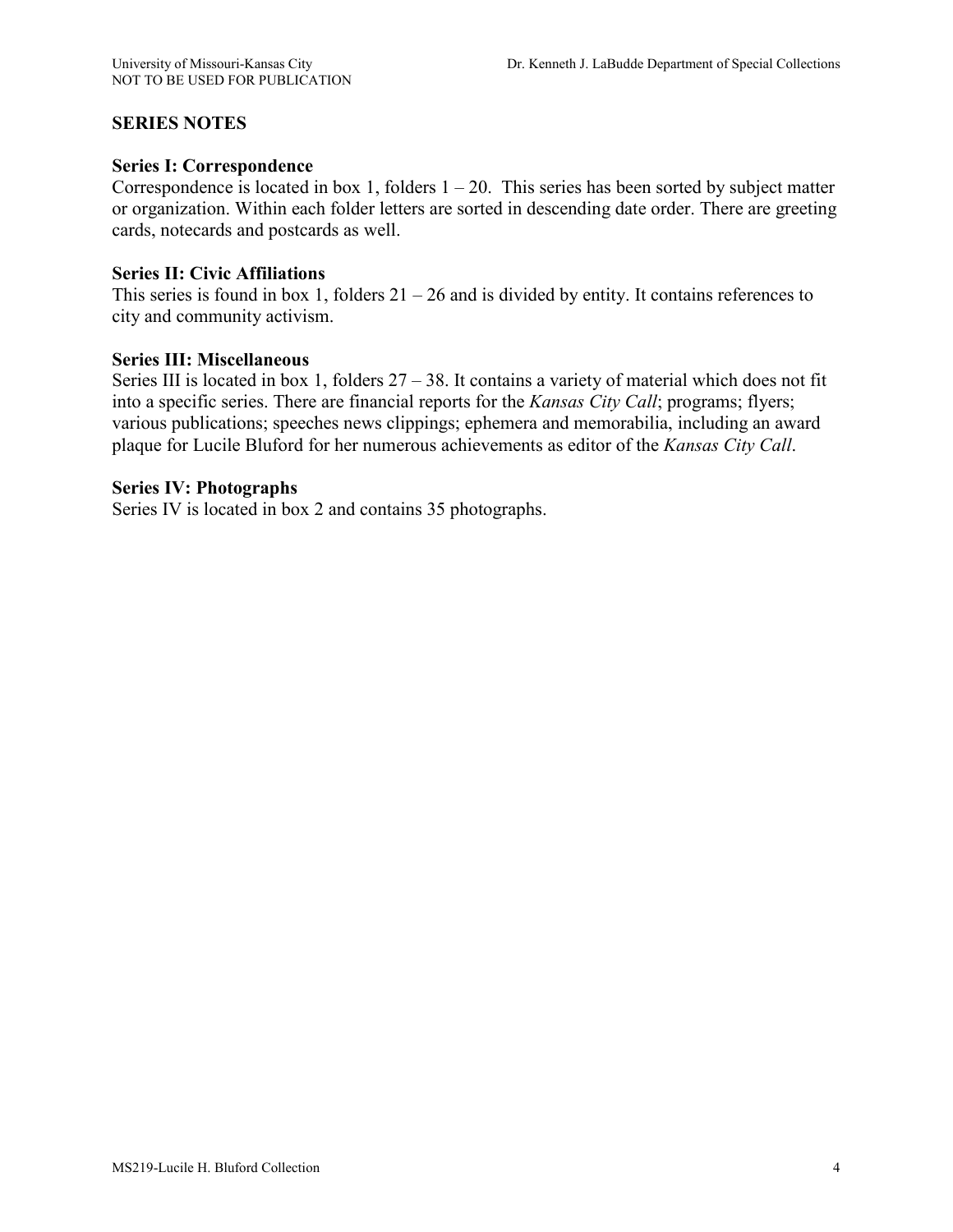NOT TO BE USED FOR PUBLICATION<br>Box Folder Description **Description** 

# **CONTAINER LIST**

### **SERIES I: CORRESPONDENCE**

| Box | <b>Folder</b> | <b>Description</b>                                                         |
|-----|---------------|----------------------------------------------------------------------------|
| 1   |               | General Correspondence, 1941 – 1977                                        |
|     | 2             | Bluford vs. University of Missouri, 1940 – 1942                            |
|     | 3             | Bluford vs. University of Missouri, (Lincoln University), 1941             |
|     | 4             | The Kansas City Call: Article Submissions; Letters to the Editor; Purchase |
|     |               | of the Call, 1940 - 1981                                                   |
|     | 5             | Telegrams to C.E. Chapman and family, 1957                                 |
|     | 6             | Civic Affiliations, $1967 - 1982$                                          |
|     | 7             | Civil Rights Organizations, $1941 - 1980$                                  |
|     | 8             | Letters to C.A Franklin, editor of the Kansas City Call. 1941              |
|     | 9             | Kansas City, MO School District, 1967 – 1971                               |
|     | 10            | Police Brutality, $1941 - 1982$                                            |
|     | 11            | Regional Health & Welfare Council, 1967                                    |
|     | 12            | Various Health Organizations, 1967 - 1972                                  |
|     | 13            | Various Religious Organizations, 1973 – 1979                               |
|     | 14            | University of Kansas Black Alumni, 1978 - 1979                             |
|     | 15            | Ted Watson, Theatrical Correspondent for the Kansas City Call, 1940        |
|     | 16            | Other Publications: The Crisis; City Magazine. 1978 - 1980                 |
|     | 17            | Invitations, $1968 - 1980$                                                 |
|     | 18            | Thank You cards/notes, $1972 - 1977$                                       |
|     | 19            | Christmas Cards, $1963 - 1979$                                             |
|     | 20            | Misc. Holiday; Postcards, $1945 - 1979$                                    |

# **SERIES II: CIVIC AFFILIATIONS**

| <b>Box</b> | <b>Folder</b> | <b>Description</b>                                                            |
|------------|---------------|-------------------------------------------------------------------------------|
|            | 21            | City of Kansas City, MO: Ordinance Summaries; Resolutions, 1968 –             |
|            |               | 1970                                                                          |
|            | 22            | Model Cities: A Monthly Report, February, 1971                                |
|            | 23            | Kansas City Commission on Human Relations, 1962                               |
|            | 24            | Kansas City Community Studies, <i>Hard to Place Children</i> : Part 1 - Negro |
|            |               | Children; Foster Care, May, 1955                                              |
|            | 25            | Children's Mercy Hospital Project, Annual Report, 1973 – 1974                 |
|            | 26            | Greater Kansas City Liaison Committee Meeting; Missouri Regional              |
|            |               | Medical Program; Kansas Regional Medical Program, 1969                        |

## **SERIES III: MISCELLANEOUS**

| <b>Box</b><br>Folder | <b>Description</b> |
|----------------------|--------------------|
|----------------------|--------------------|

|  | <i>Kansas City Call Financial Reports, 1948 - 1972</i> |  |
|--|--------------------------------------------------------|--|
|--|--------------------------------------------------------|--|

- 28 Programs; Memorial Services, 1941 1976<br>29 Handouts; flyers; leaflets, etc.
- Handouts; flyers; leaflets, etc.